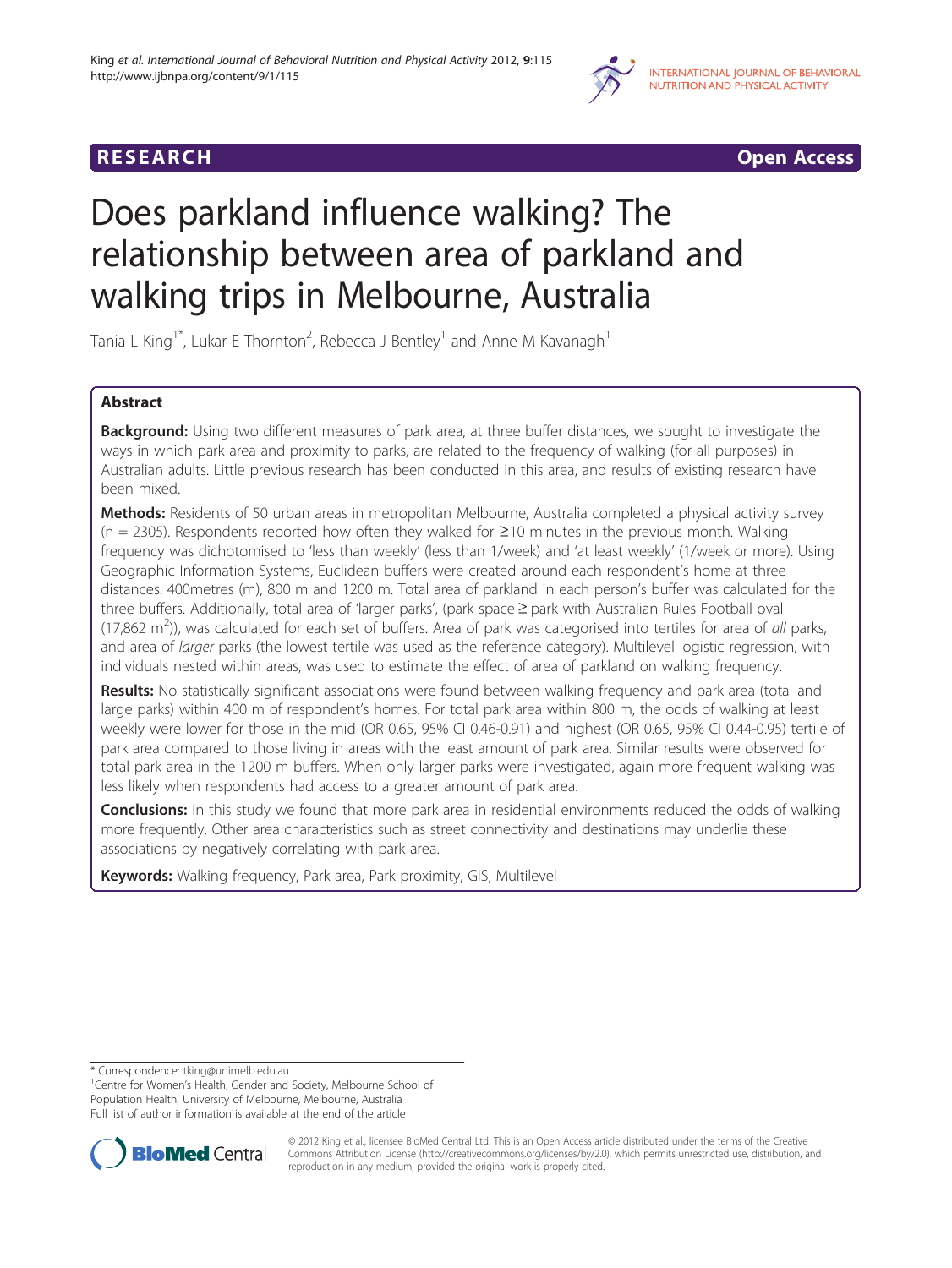# Background

There is growing evidence of the importance of parks in promoting health and wellbeing [[1,2\]](#page-7-0). Access to parks has been associated with many health benefits including higher self-rated health [\[3\]](#page-7-0), lower mortality from all causes [[4\]](#page-7-0), reduced stress and a lower likelihood of obesity [[5\]](#page-7-0), reduced rates of respiratory and cardiovascular disease for males [\[6](#page-7-0)], and among children, a higher likelihood of being a healthy weight [[7\]](#page-7-0).

Walking is the most common form of physical activity in both Australia [\[8](#page-7-0)[,9](#page-8-0)] and elsewhere such as the United States [[10,11\]](#page-8-0). It is clear that activities of light to moderate intensity, such as walking, can deliver significant health benefits [\[12](#page-8-0)], [\[13](#page-8-0)]. Despite this, and the fact that it is easy for most people to engage in, determinants of walking remain under-investigated.

Several studies have examined the role of parks in promoting higher levels of physical activity [[14-19\]](#page-8-0), however the relationship is not straightforward [\[20](#page-8-0)]: some studies have found no relationship between park access and physical activity levels [\[15,21-23](#page-8-0)], others have found positive associations [\[14,17,24,25\]](#page-8-0). Mixed results have also been reported [[26,27](#page-8-0)].

Literature describing the role of parks in promoting walking is sparse [[28\]](#page-8-0), particularly in an Australian context. We are aware of some studies that have examined the relationship between parkland accessibility (measured either in terms of area or proximity) and levels of walking [\[23,26,29-36\]](#page-8-0). Results of these studies have been equivocal.

The growing application of Geographic Information Systems (GIS) has facilitated more sophisticated measures of access to parks, with methods now enabling researchers to calculate estimates that are specific to an individual's household address [\[37\]](#page-8-0). Previously many researchers have relied on area measures aggregated to an administrative unit such as post code to investigate the links between parks and walking, however there is increasing use of buffers (buffer areas) or distance measures specific to each individual respondent [\[29,30,32,35,38\]](#page-8-0).

It is important not to make assumptions about the distance at which exposures have an effect. While most studies examining the relationship between walking and parks have included some form of spatial referent, few have looked at multiple specific distances. For this reason, we used three different buffer distances to test the effect. Additionally, most other studies have included all parks in analysis, without considering that the size of parks may matter. Further, it is important to use the most appropriate research design to consider how people's walking might be influenced by their local environments. Multilevel study designs and analyses allow simultaneous consideration of characteristics of geographic areas and the people who reside in them. It is possible that inadequately accounting for some of these

factors may explain some of the previous mixed findings on the association between parkland and walking [[20](#page-8-0)].

We theorised that parks could encourage local walking by improving neighbourhood aesthetics, by offering a destination to walk to and in, and by offering a short-cut to other destinations. Using data from a multilevel study conducted in Melbourne, Australia, in 50 small areas among 2305 respondents, this paper advances previous research by examining the relationship between frequency of walking (for all purposes) and distance to, and size of parkland. While there is evidence that the determinants of walking vary by walking purpose [[20](#page-8-0)], several other studies provide a precedent for the use of an overall walking measure [[26,39,40](#page-8-0)]. We use two different measures of park area (park area of all parks and park area of larger parks) at three different buffer distances (400 m, 800 m, 1200 m), and measure access to parkland from people's homes.

# Methods

## Sampling design

Data from the 2003 VicLANES (Victorian Lifestyle and Neighbourhood Environment Study) project was used. VicLANES was a large, cross-sectional and multilevel study, and its methodology has been reported elsewhere [[41,42\]](#page-8-0). Briefly, the study was conducted across the 21 innermost local government areas (LGAs) in Melbourne, Australia. Census collection districts (known as CCDs, these are the smallest geographic unit of measurement used by the Australian Bureau of Statistics (ABS) in the collection of census data) in all of these LGAs were identified, and ranked according to the proportion of households with a weekly pre-tax income of less than \$400/week. This ranking was then stratified into septiles, and a random sample of CCDs was selected from the top (17), middle (16) and bottom (17) septile with a total of 50 CCDs and 19 LGAs (there were between one and five CCDs in each of the sampled LGAs). Within these CCDs, surveys about physical activity were sent to 4,005 residents over the age of 18 years, who were randomly selected from the electoral role (voting is compulsory for all Australians over the age of 18). A 58.7% valid completion rate was achieved, with 2,349 residents returning a valid survey about their physical activity behaviour.

### Outcome measures: Frequency of walking

A closed response question asked respondents about their frequency of walking in the previous month. Specifically, respondents were asked "How often in the LAST MONTH did you WALK, for 10 minutes or more. Think of any time you walked for recreation or exercise, or to get to or from a specific place (e.g. to work, to the post office or shop, to a friend's house etc.)". Respondents were required to tick one of six response categories: never;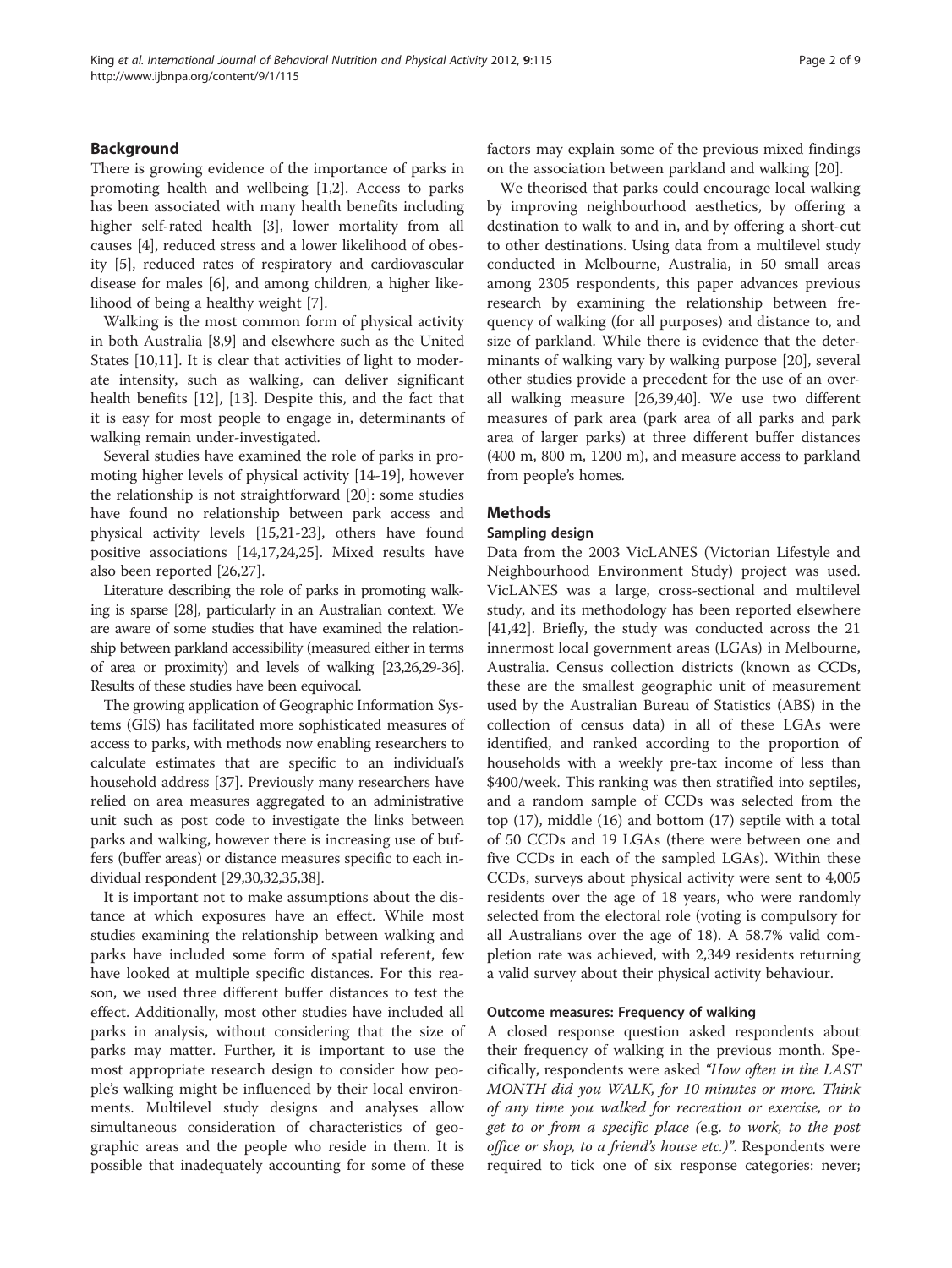about once or twice, about once a week, about 2-3 times a week, about 4-5 times a week, every day. Those respondents who ticked "never" followed a skip, and were asked no further questions about walking. Based on the distribution of responses, two response categories were created from this question: less than twice a month (referred to as 'less than weekly' walkers); once a week or more (referred to as 'at least weekly' walkers).

# Park Area measures

The Public Open Space Data for the Greater Melbourne Area was obtained from the Australian Research Centre in Urban Ecology (ARCUE). The Open Space dataset contains areas identifiable as open green space. This dataset contains comprehensive information on open space in Melbourne, and classifies all open space by type (for example, educational/institutional, cemetery, reserve/park, sporting/recreational, military), and whether it is publicly accessible. Only fully accessible, existing open space (herein referred to as parks) were selected from the dataset (restricted and proposed parks were deleted). School playing areas/fields were not included in the analysis, because public access outside school days was not guaranteed (most school fields in Melbourne Australia are closed after school hours). Golf courses were similarly excluded, because their access is restricted to those playing golf.

There are many differences between parks. While we were unable to explore the qualitative aspects of parks, we were able, and interested in exploring the effect of park area/size. It is possible that parks need to be a certain size to encourage walking. Indeed we felt that house block sized parks, large botanical gardens, large natural parkland, small playgrounds; large parks with multiple football ovals could differentially encourage walking.

Park area was modelled in two ways: firstly as total area of all parks; and secondly, based on a size restriction. With no guidance in the literature to assist in the selection of size, it was reasoned that an Australian Rules football oval is a space that satisfies several criteria:

- 1. It is of a size that could feasibly encourage walking within it;
- 2. It is a size large enough to provide a destination that people may travel to, to engage in other forms of physical activity;
- 3. It is meaningful in an Australian context because it is a type of park commonly found in many neighbourhoods.

The smallest park that had a football field was an area of 17,862 sq. metres. This equates to 4.37 acres. All parks with an area of 17,862 sq. metres or more were then selected (a total of 399, or 31.4% of the total open space dataset). For the purposes of this paper, parks equal to or larger than a football field are referred to as 'larger parks'.

The distribution of total and 'larger' park areas were not normal, and were therefore divided into tertiles, and fitted as categorical predictors with the lowest tertile as the reference.

# Buffers

While both network and Euclidean buffers can be used to measure access to features of the built environment [[43\]](#page-8-0), pedestrian travel to playgrounds is thought to be typified by Euclidean distances [[44\]](#page-8-0). By their nature, network buffers are created along roads and paths. If a road runs alongside a park, then the road will form the border of the network buffer, and the park will not be counted. Furthermore, most parks are porous, or do not have barriers, so it makes little sense to measure them according to a road network. Hewko and colleagues [[44](#page-8-0)] argue that pedestrians travelling to parks and playgrounds navigate their way along formal networked pathways such as footpaths, as well as informal 'short cuts' and walking paths.

Euclidean buffers of three different scales were created in this analysis: 400 m, 800 m and 1200 m. Although a range of different distances have been used to define walkable distances, there are several strong precedents for the use of 400 m [[45-49](#page-8-0)], and 800 m [[17,22\]](#page-8-0). It is argued that 400 m is the distance that people will walk to, rather than drive [[45,46](#page-8-0)], and approximately equates to a five-minute walk. We chose to use 800 m and 1200 m buffers as they represent the distance that the average person could walk in 10 minutes and 15 minutes respectively. We felt that it was important to use different buffer distances, as they may enable us to capture the different ways that people use parks, and the different ways that parks might influence walking. For example closer parks may encourage more incidental or transport related trips, or trips to the playground, whereas parks further away may act as a destination for longer, less frequent, recreational walks.

Park area was clipped so that only park area inside the Euclidean buffer was included. Table [1](#page-3-0) presents the average area of parkland in each tertile, for each of the buffer distances. The fact that the mean park area of the larger parks within a 400 m buffer is smaller than the cut point for larger parks  $(17862 \text{ m}^2)$  is a consequence of the fact that this method only bisected and encapsulated a fraction of some larger parks.

#### **Confounders**

We included the following variables in the models as confounders because they are likely to be related to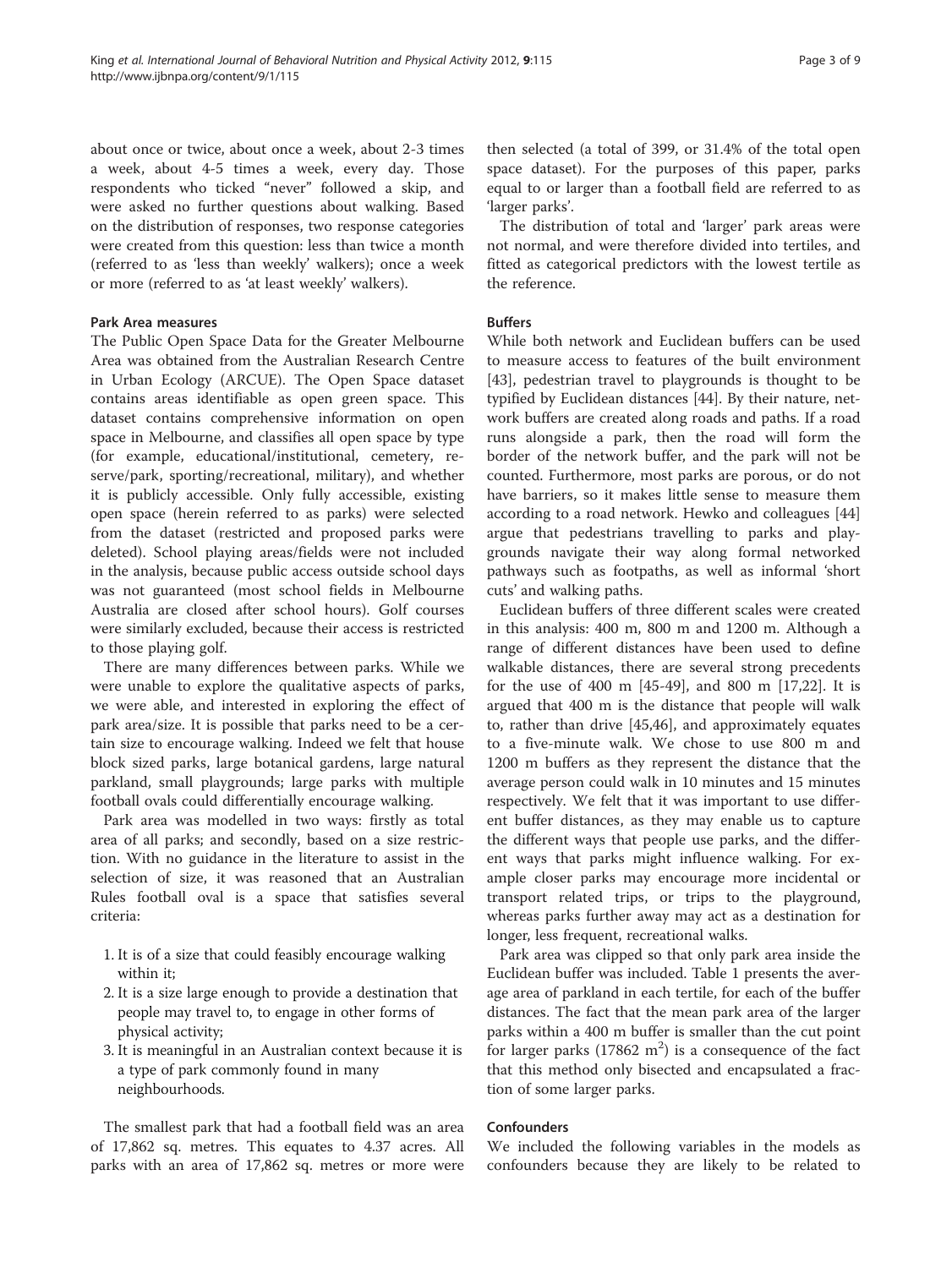|              |               |                               | Park tertile                  |                               |
|--------------|---------------|-------------------------------|-------------------------------|-------------------------------|
|              |               | Tertile 1                     | Tertile 2                     | Tertile 3                     |
| Park area    | <b>Buffer</b> | Mean (SD) Metres <sup>2</sup> | Mean (SD) Metres <sup>2</sup> | Mean (SD) Metres <sup>2</sup> |
| All Parks    | 400           | 5832 (5713)                   | 35748 (12011)                 | 101547 (47327)                |
|              | 800           | 77767 (26355)                 | 165841 (31146)                | 426559 (198384)               |
|              | 1200          | 214745 (64526)                | 429506 (75993)                | 917064 (327055)               |
| Larger Parks | 400           | 1078 (2075)                   | 26708 (10768)                 | 93345 (49315)                 |
|              | 800           | 52371 (24207)                 | 138940 (29397)                | 398308 (203500)               |
|              | 1200          | 158164 (60087)                | 375865 (74450)                | 852487 (336365)               |
|              |               |                               |                               |                               |

#### <span id="page-3-0"></span>Table 1 Park area by tertile

walking frequency and the amount of park area close to home: age; sex; country of birth; household type; education; dominant household occupation; disability; and area-level disadvantage.

In relation to occupation, respondents were asked to report their current occupation, as well as their partners. These responses were coded into the ABS' Australian Standard Classification of Occupations (ASCO) [\[50](#page-8-0)], a measure which groups occupations requiring similar levels of education, knowledge, responsibility, on the job training and experience. Responses were then recoded into four categories: professionals (managers, administrators, professionals and para-professionals); white-collar employees (clerks, salespersons and personal service workers); and blue-collar employees (tradespersons, machine operator, drivers, labourers and related workers). The fourth category 'not working' was created for those who were retired, studying, unemployed, not looking for work, or unable to work.

With respect to disability, respondents were asked how much they agreed with a statement about whether they had an injury or disability that prevented them from exercising more than they currently do ("I don't exercise more than I currently do, because I have an injury or disability"). From responses to a five-point likert scale, a binary variable was created for this predictor: "yes" (included those who ticked "strongly agree" or "agree" in response to the statement), "no" (included those who ticked "strongly disagree", "disagree", "neither agree nor disagree" to the statement).

Area-level disadvantage was used to define the sample frame (described in the Sampling Design section). The proportion of households with an income of less than \$400/ week were stratified into septiles, and 50 CCDs were drawn from the top, middle and bottom septile. These three septiles were used in analysis and defined as most advantaged, mid disadvantaged and most disadvantaged strata.

# Statistical analyses

The associations between walking frequency and age, sex, country of birth, household type, education, dominant occupation, disability/injury and area disadvantage were compared using a  $\chi^2$  test of proportions.

To estimate the associations between park area and frequency of walking, multilevel logistic regression analyses were conducted. Walking frequency was modelled as a binary outcome – less than once a week, once a week or more. As the reference group was 'less than weekly', the coefficients estimated in these models indicate the likelihood of moving into the higher category of walking. Multilevel analysis is ideally suited to the analysis of clustered or hierarchical data such as this, as it partitions the variance across levels. In this analysis, we modelled areas as random effects at level 2 and park area as a fixed effect at level 1. Two set of models were fitted:

- 1. Total park area (with the lowest tertile as the reference category) and frequency of walking, adjusted for potential confounders.
- 2. Area of large parks (with the lowest tertile as the reference category) and frequency of walking, adjusted for potential confounders.

Odds ratios and 95% confidence intervals are reported for the effect estimates. All analyses were conducted in Stata SE 10.0. A 5% significance level was used for all statistical tests.

# Results

Descriptive statistics of average park area in each buffer, for each tertile are shown in Table 1.

#### Socio-demographic characteristics of the sample

The summary table below (Table [2](#page-4-0)) shows that a higher proportion of women, those with a bachelor degree or higher, professionals and households without children walked most frequently.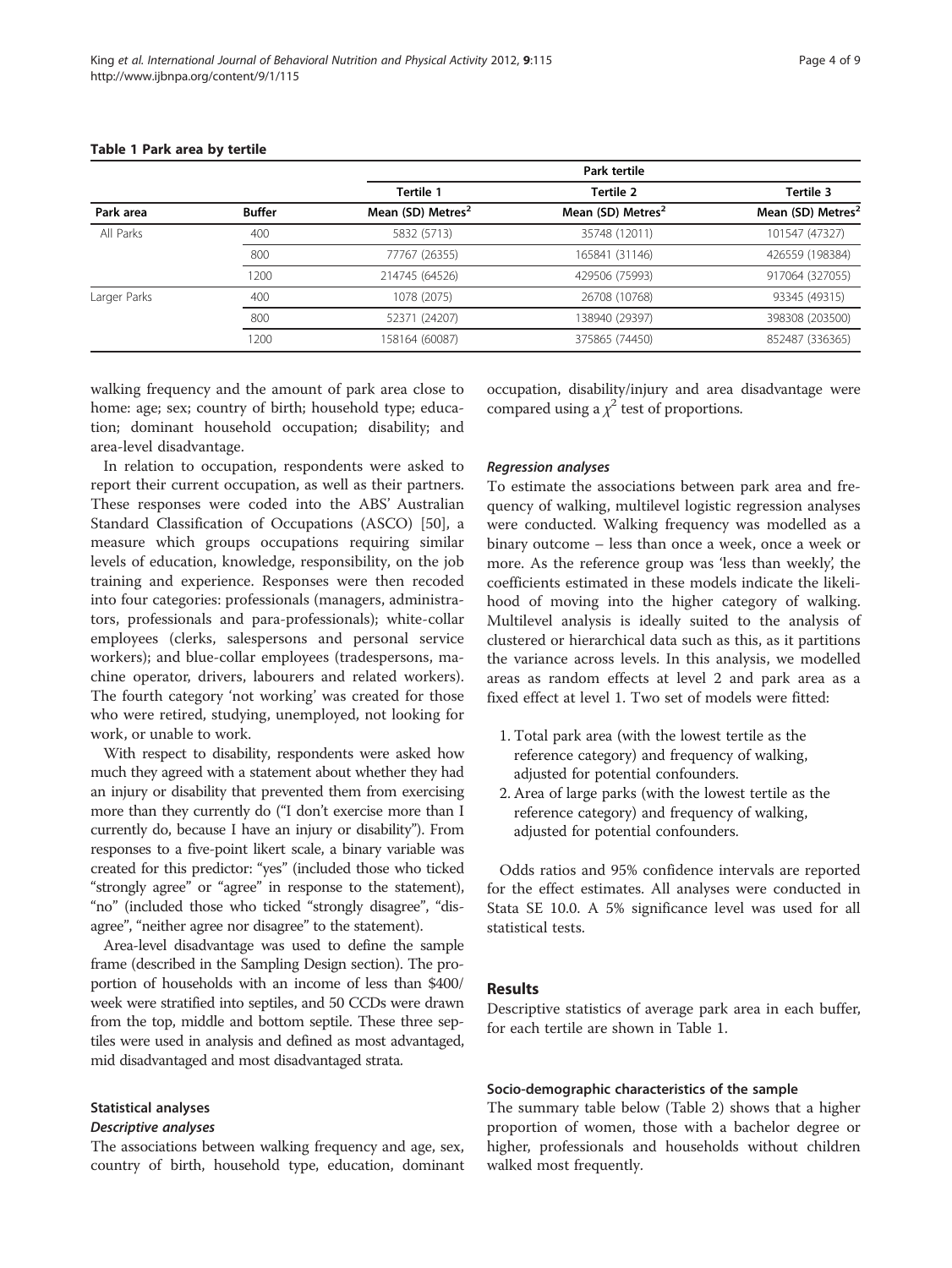# <span id="page-4-0"></span>Table 2 Sociodemographic characteristics by walking

|                                 | <b>Total sample</b><br>$n = 2305$<br>(complete case)<br>n (%) | <b>Walk frequency</b>                                     |                                                        |           |
|---------------------------------|---------------------------------------------------------------|-----------------------------------------------------------|--------------------------------------------------------|-----------|
|                                 |                                                               | Less than weekly<br>(walk twice a month or less)<br>n (%) | At least weekly<br>(walk more than once/week)<br>n (%) | p- value* |
|                                 |                                                               |                                                           |                                                        |           |
| Sex                             |                                                               |                                                           |                                                        |           |
| Male                            | 1015 (44.0)                                                   | 228 (50.7)                                                | 787 (42.4)                                             | 0.002     |
| Female                          | 1290 (56.0)                                                   | 222 (49.3)                                                | 1068 (57.6)                                            |           |
| Missing                         | 0(0)                                                          | 0(0)                                                      | 0(0)                                                   |           |
| Country of Birth                |                                                               |                                                           |                                                        |           |
| Australia                       | 1631 (70.8)                                                   | 284 (63.1)                                                | 1347 (72.6)                                            | < 0.001   |
| Elsewhere                       | 663 (28.8)                                                    | 164 (36.4)                                                | 499 (26.9)                                             |           |
| Missing                         | 11(0.5)                                                       | 2(0.4)                                                    | 9(0.5)                                                 |           |
| Age (years)                     |                                                               |                                                           |                                                        |           |
| 18-24                           | 182 (8.0)                                                     | 36(8.0)                                                   | 146 (7.9)                                              | 0.404     |
| 25-34                           | 395 (17.1)                                                    | 72 (16.0)                                                 | 323 (17.4)                                             |           |
| 35-44                           | 492 (21.3)                                                    | 113 (25.1)                                                | 379 (20.4)                                             |           |
| 45-54                           | 495 (21.5)                                                    | 91 (20.2)                                                 | 404 (21.8)                                             |           |
| 55-64                           | 391 (17.0)                                                    | 75 (16.7)                                                 | 316 (17.0)                                             |           |
| Over 65                         | 350 (15.2)                                                    | 63 (14.0)                                                 | 287 (15.5)                                             |           |
| Missing                         | 0(0)                                                          | 0(0)                                                      | 0(0)                                                   |           |
| Dominant Occupation (household) |                                                               |                                                           |                                                        |           |
| Professionals                   | 1060 (46.0)                                                   | 172 (38.2)                                                | 888 (47.9)                                             | < 0.001   |
| White-collar                    | 352 (15.3)                                                    | 71 (15.8)                                                 | 281 (15.2)                                             |           |
| Blue-collar                     | 243 (10.5)                                                    | 74 (16.4)                                                 | 169 (9.1)                                              |           |
| Not in labour force             | 597 (25.9)                                                    | 117 (26.0)                                                | 480 (25.9)                                             |           |
| Missing                         | 53(2.3)                                                       | 16(3.6)                                                   | 37(2.0)                                                |           |
| Education                       |                                                               |                                                           |                                                        |           |
| Bachelor degree or higher       | 719 (31.2)                                                    | 119 (26.4)                                                | 600 (32.4)                                             | 0.001     |
| Diploma                         | 257 (11.2)                                                    | 35 (7.8)                                                  | 222 (12.0)                                             |           |
| Vocational                      | 431 (18.7)                                                    | 100 (22.2)                                                | 331 (17.8)                                             |           |
| No post school qualifications   | 831 (36.1)                                                    | 179 (39.8)                                                | 652 (35.2)                                             |           |
| Missing                         | 67(2.9)                                                       | 17(3.8)                                                   | 50(2.7)                                                |           |
| Household type                  |                                                               |                                                           |                                                        |           |
| Single adult, no children       | 397 (17.2)                                                    | 70 (15.6)                                                 | 327 (17.6)                                             | < 0.001   |
| Single adult, children          | 133 (5.8)                                                     | 32 (7.1)                                                  | 101(5.4)                                               |           |
| Two or more adults, no children | 947 (41.1)                                                    | 152 (33.8)                                                | 795 (42.9)                                             |           |
| Two or more adults, children    | 778 (33.8)                                                    | 183 (40.7)                                                | 595 (32.1)                                             |           |
| Missing                         | 50(2.2)                                                       | 13(2.9)                                                   | 37(2.0)                                                |           |
| Strata                          |                                                               |                                                           |                                                        |           |
| Least disadvantaged             | 834 (36.2)                                                    | 167 (37.1)                                                | 667 (36.0)                                             | 0.691     |
| Mid-disadvantaged               | 772 (33.5)                                                    | 143 (31.8)                                                | 629 (33.9)                                             |           |
| Most disadvantaged              | 699 (30.3)                                                    | 140 (31.1)                                                | 559 (30.1)                                             |           |
| Missing                         | 0(0)                                                          | 0(0)                                                      | 0(0)                                                   |           |
| Injury or disability            |                                                               |                                                           |                                                        |           |
| Yes                             | 489 (21.2)                                                    | 114 (25.3)                                                | 375 (20.2)                                             | 0.03      |
| No                              | 1675 (72.7)                                                   | 316 (70.2)                                                | 1359 (73.3)                                            |           |
| Missing                         | 141(6.1)                                                      | 20 (4.4)                                                  | 121 (6.5)                                              |           |
|                                 |                                                               |                                                           |                                                        |           |

\*P-values arising from chi-square test for differences in the distribution of predictor and outcome variables across levels of area disadvantage.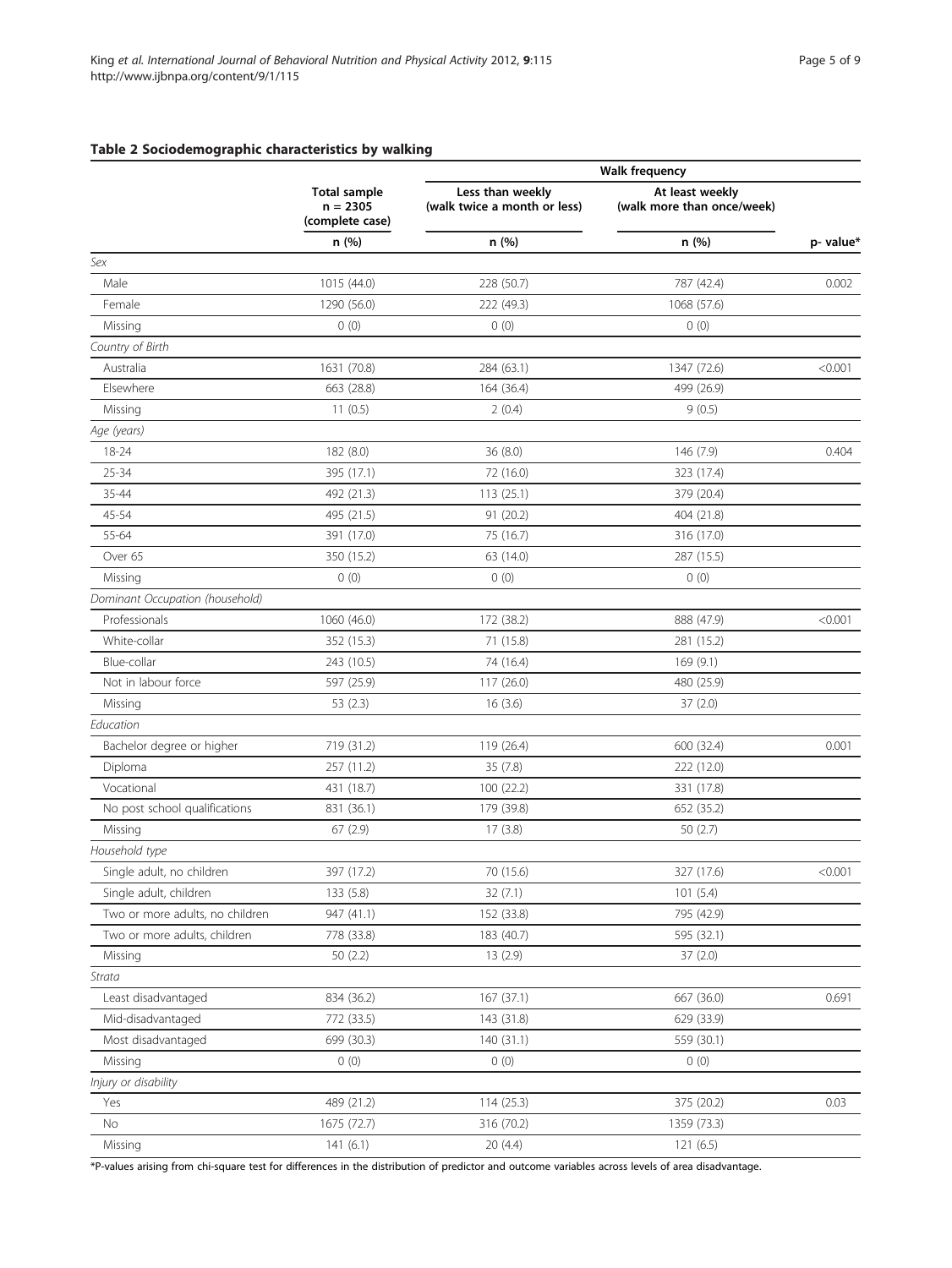#### All parks and walking

As Figure 1 shows, there was no statistical evidence to support an association between park area for all parks and total walking frequency for the 400 m buffer. However, for the 800 m (OR 0.65, 95% CI 0.44-0.95) and 1200 m (OR 0.65, 95% CI 0.46-0.91) buffer, respondents with the highest amount of park area (highest park area tertile) were less likely to be at least weekly walkers compared to if they lived if in the lowest tertile for park area. Similarly for the mid tertile, at both the 800 m (OR 0.65, 95% CI 0.46-0.91) and 1200 m buffer (OR 0.56, 95% CI 0.4-0.8), people with access to the highest amount of park area were less likely to be at least weekly walkers.

### Large parks and walking

Figure [2](#page-6-0) presents the odds ratios for the effects of area of larger parks on total walking frequency. For parks within the 800 m (OR 0.64, CI 0.45-0.9) and 1200 m (OR 0.54, CI 0.38-0.77) buffer, people in the mid tertile for amount of 'large park' area in their neighbourhood were less likely to be at least weekly walkers, compared to if their neighbourhood had a lower amount of 'large park' area. A similar pattern of results arose at the highest tertile.

## **Discussion**

The results of this multilevel study provide important evidence that the relationship between park area and levels of walking is far from straightforward. Contrary to what we expected, respondents were less likely to walk on a weekly basis when they lived in areas with high amounts of parkland. These effects arose at both the 800 m and 1200 m buffers, but there were no significant findings at the 400 m buffer. Importantly, the size of

parks appears to make no difference - results for 'all parks' and 'larger parks' were similar.

Of the studies looking specifically at the relationship between park access and walking, results have been mixed. Several studies have found positive associations between access and walking [[29](#page-8-0)-[31,35\]](#page-8-0), others have found no significant relationship [[32-34](#page-8-0)], negative associations [\[38](#page-8-0)], and mixed results [\[26,36\]](#page-8-0). Panter and Jones [[34\]](#page-8-0) reported results similar to ours when they found that there was a non-significant trend for those living closest to parks to be less likely to walk five or more times a week. Looking more broadly at the relationship between parks and physical activity or health generally (rather than walking), there are examples of similar counter intuitive [\[38,51,52\]](#page-8-0), or non-significant negative relationships [[21,34,53\]](#page-8-0).

While the results are perplexing, there are a number of potential explanations. Firstly, it is highly possible that the types of neighbourhoods containing large areas of parkland differ from those offering less area of parkland. The results we observed may reflect area differences in urbanisation, street connectivity, population density, or land use mix. These are all aspects of the built environment that have previously been associated with walking levels [[54-57\]](#page-8-0). If the areas in our study that contained high levels of parkland were also in outer suburbs with poor connectivity, few destinations and little diversity in land use mix, then we would expect results similar to those attained. Additionally, it is possible that those respondents with less park area in their neighbourhood may have had other destinations such as cafes, schools, shops and community facilities that they walked to. Such destinations, especially food shops and schools, are likely to be frequented by a higher proportion of the population, more frequently than recreational destinations. In support of this, Cerin and colleagues [\[58\]](#page-8-0) found that

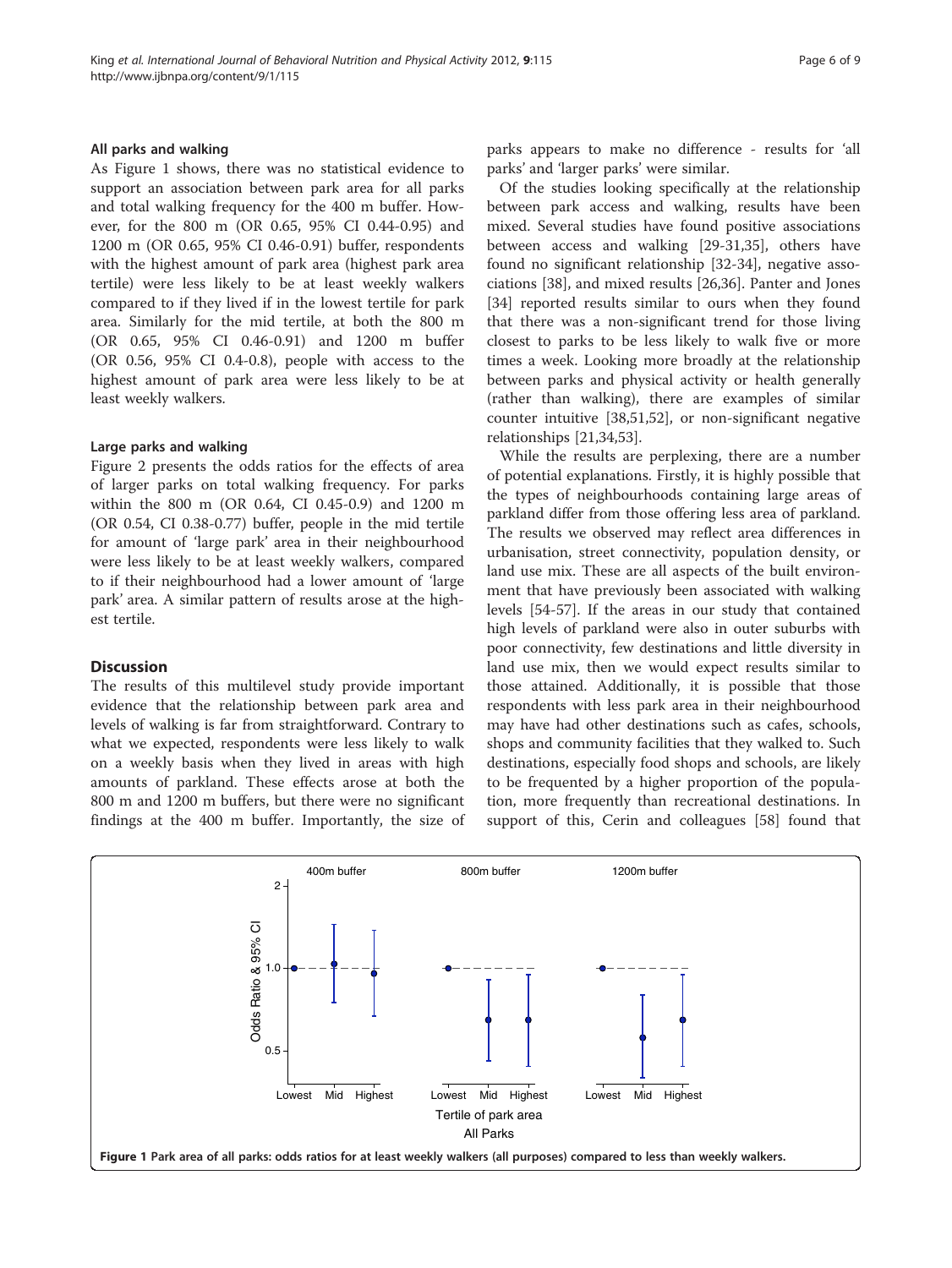<span id="page-6-0"></span>

residents in more commercial/industrial areas reported significantly more walking for transport than residents of areas with a recreational profile.

Secondly, we expected that the amount of park area would encourage walking by offering a destination for people to walk to and in, by improving the aesthetics of the neighbourhood, or alternatively by offering a short cut for people to walk through (compared to a street network journey). However, it is possible that parks are not regarded as a destination to walk to on a regular basis. Rather, it is possible that parks are seen as a place to kick the football in, play the sport prescribed by the space (i.e. lacrosse, if on a lacrosse field; football if on a football field), or have a picnic in. Furthermore, it is conceivable that path legibility has an over-riding impact on walking: people walking for transport may be more likely to seek direct routes through streets, and those walking recreationally/for exercise may seek clear/smooth pathways (i.e. not across ovals/grassland). In support of this, walking in the neighbourhood has been found to be influenced by footpaths, walking paths, local shops and perceived safety [[59\]](#page-8-0), as well as walking track length, having paths located closer to roads, and a greater number and variety of destinations [[39\]](#page-8-0). Parks may in fact, offer less direct routes than the connectivity of an urban grid – they may be fenced or bounded by waterways or train lines.

Finally, our park dataset contained no information on qualitative aspects of parks such as the facilities offered by the different parks, or the perceived safety or aesthetics of the parks. Our dataset did not distinguish between parks with unkempt grass, parks with dense tree coverage, parks with manicured garden beds, and parks with adventure playgrounds. There is evidence that park usage is influenced by facilities/amenities [\[24,59\]](#page-8-0), and aesthetics/attractiveness [[30,59\]](#page-8-0). Evidence of qualitative

differences in parks influencing usage also comes from the United Kingdom, where respondents closest to a formal park (with a structured path network and organised layout) were more likely to be sufficiently active, but other types of parks had no significant effect on being sufficiently active [\[17](#page-8-0)]. It is therefore possible that park quality may have varied across our sample, and influenced our results.

This study improves on previous studies in a number of ways. Firstly, most studies investigating park accessibility in terms of park area have either used neighbourhood level measures of park area (i.e. park area as a percentage of city acreage), or used a single buffer distance, (rather than multiple buffers). In this study, we used three different buffers specific to each respondent, and are therefore better able to understand at what distance park area may influence walking behaviour. Secondly, most previous studies have investigated the total amount of park area, which, depending on the source of geo-referenced parks, may include a vast number of small parks that may have little impact on activity levels. We use two measures of park area: total park area (all parks) as well as the area of larger parks in an attempt to understand whether the size of the park is important in encouraging walking. Thirdly, few studies have measured park area specific to each individual. Increasing sophistication of GIS technology is enabling increasingly complex analysis of neighbourhoods. By calculating buffer areas for each individual, we were able to investigate neighbourhood effects with much greater specificity than would otherwise be possible.

There are some limitations of this study. Firstly, as with all cross-sectional studies, any significant associations arising from the analysis cannot be interpreted as suggesting causation. Secondly, we did not control for the self-selection of people who perceive that there are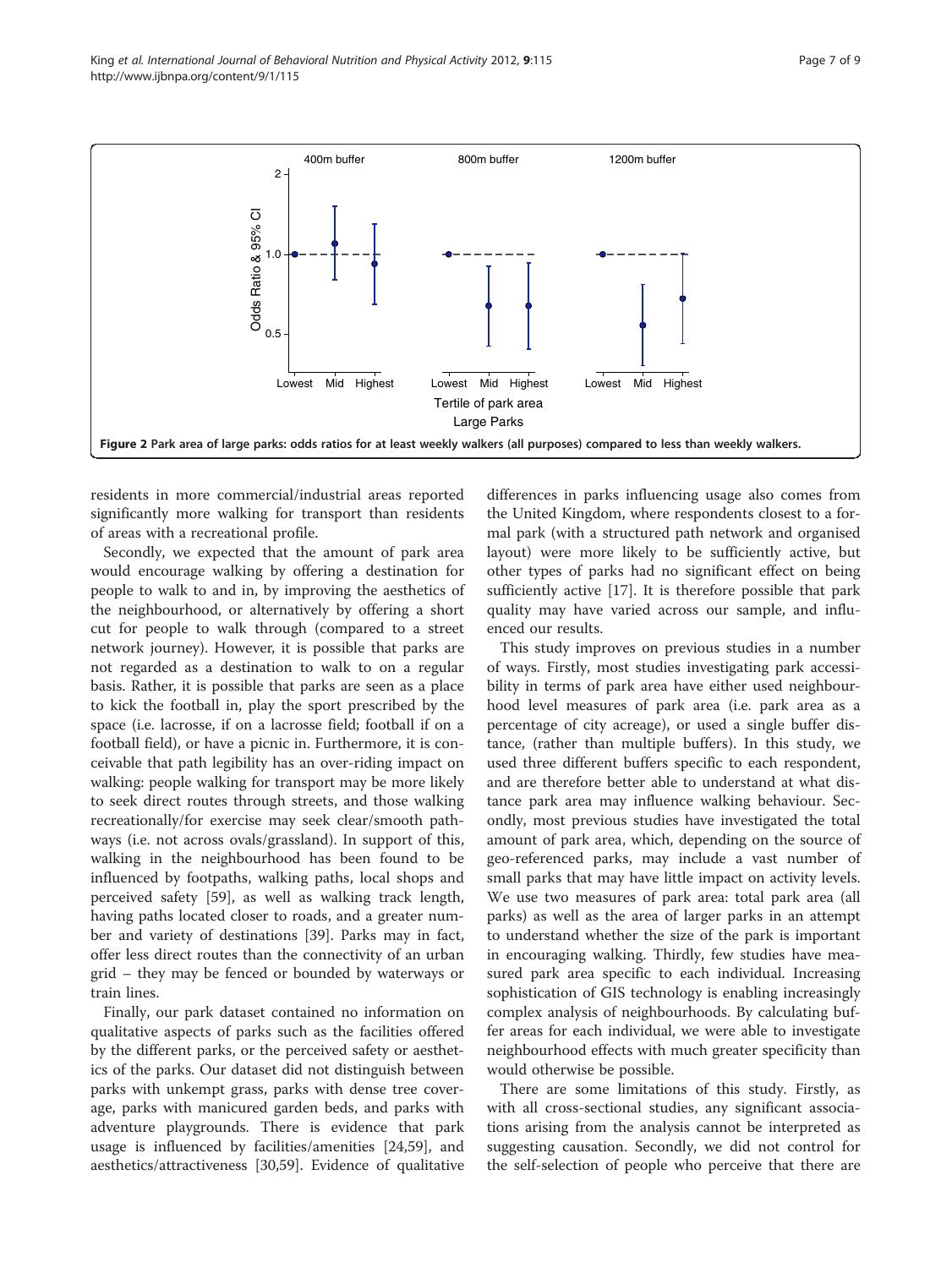<span id="page-7-0"></span>benefits to physical activity, and select into an area that supports physical activity. If self-selection exists, but is not controlled for, there is the risk that the effect of the built environment on travel behaviour is estimated incorrectly. Importantly however, a recent paper examining the influence of self-selection on the relationship between park area and walking found that self-selection did not exclusively explain the relationship, and that those who placed greater importance on neighbourhood parks, were not more likely to live near more open space [[60\]](#page-8-0). Thirdly, walking has been shown to vary by walking purpose [\[20\]](#page-8-0). It may be argued that the fact that we did not distinguish between walking purpose in our analysis may have led to imprecision or mis-estimation of the effect of park area on walking. In consideration of this, we tested for an interaction between park area and walking purpose, and found none. We also ran separate models for transport walking and recreational walking. However we found that our results held for both types of walking, and therefore chose to use total walking frequency as the outcome measure. Importantly too, and in defence of this general measure of walking, it is often difficult for both respondents (and analysts) to distinguish between walking trips on the basis of purpose. This may be particularly the case for parks, where it is conceivable that confusion may arise due to the 'recreational' nature of parks. If a person was to walk to the park with the intention of kicking the football, should they be classified as walking for recreation or transport?

A further limitation of the study is our measure of disability/injury, which did not distinguish between the type of injury or disability suffered by respondents, nor the extent to which it affected their daily life, in particular their mobility and capacity to walk. We ran separate exploratory analyses excluding respondents with a disability or injury. We found that the results did not change substantially other than an increase in the strength of the association between park area and walking for the 400 m radius, but that this remained non-significant (All Parks:  $p = 0.11$  for tertile 1,  $p = 0.84$  for tertile 2; Large Parks:  $p = 0.398$  for tertile 1,  $p = 0.199$  for tertile 2). As there was little effect on the results, we retained these respondents in the model, but included this variable as a confounder. Finally, our use of Euclidean buffers constitutes a potential limitation. While the use of Euclidean distance is considered more appropriate in determining open space access, it is possible that some pedestrians encounter network barriers en route to parks; Euclidean buffers may therefore overstate access.

## Conclusions

This study found that living in areas with moderate to high amounts of park area reduced the frequency of walking. Although these findings are counterintuitive, it

is possible that they may be explained by other characteristics that may be negatively correlated with park area, such as connectivity and the presence of destinations. Importantly, while parks may not have an effect on walking levels, there are likely to be many other health benefits of having access to parks.

#### Abbreviations

CCD: Census Collection District; LGA: Local Government Area; GIS: Geographic Information Systems; VicLANES: Victorian Lifestyle and Neighbourhood Environment Study; ARCUE: Australian Research Centre in Urban Ecology; ABS: Australian Bureau of Statistics; ASCO: Australian Standard Classification of Occupations.

#### Competing interests

The authors declare that they have no competing interests.

#### Authors' contributions

TK: study design, conceptualization of methods and analysis, wrote paper. AK: study design, contributed to drafts of paper. LT: contributed to conceptualization of methods and analysis. contributed to drafts of paper. RB: contributed to conceptualization of methods and analysis, contributed to drafts of paper. All authors read and approved the final manuscript.

#### Acknowledgements

Tania King is supported by a VicHealth (Victorian Health Promotion Foundation) PhD scholarship.

Lukar Thornton is supported by an Alfred Deakin Postdoctoral Research Fellowship.

Rebecca Bentley is supported by a National Health and Medical Research Council Capacity Building Grant in Population Health Research (The Australian Health Inequities Program) ID 324724.

This study was funded by the Victorian Health Promotion Foundation. We thank Gavin Turrell, David Crawford and Damien Jolley who were Chief Investigators on this grant and Emma Rawlings who assisted with the survey administration.

#### Author details

<sup>1</sup> Centre for Women's Health, Gender and Society, Melbourne School of Population Health, University of Melbourne, Melbourne, Australia. <sup>2</sup>Centre for Physical Activity and Nutrition Research, School of Exercise and Nutrition Sciences, Deakin University, Victoria, Australia.

#### Received: 27 October 2010 Accepted: 4 September 2012 Published: 19 September 2012

#### References

- 1. Maller C, et al: Healthy parks, healthy people: the health benefits of contact with nature in a park context. Victoria: Deakin University and Parks; 2008.
- 2. Bedimo-Rung AL, Mowen AJ, Cohen DA: The significance of parks to physical activity and public health: a conceptual model. Am J Prev Med 2005, 28(2S2):159–168.
- 3. Maas J, et al: Green space, urbanity, and health: how strong is the association? J Epidemiol Community Health 2006, 60:587–592.
- 4. Mitchell R, Popham F: Effect of exposure to natural environment on health inequalities: an observational population study. Lancet 2008, 372(9650):1655–1660.
- 5. Nielsen TS, Hansen KB: Do green areas affect health? Results from a Danish survey on the use of green areas and health indicators. Health Place 2007, 13(4):839–850.
- 6. Richardson EA, Mitchell R: Gender differences in relationships between urban green space and health in the United Kingdom. Soc Sci Med 2010, 71(3):568–575.
- 7. Potwarka L, Kaczynski A, Flack A: Places to play: Association of park space and facilities with healthy weight status among children. J Community Health 2008, 33(5):344–350.
- 8. Australian Bureau of Statistics: Physical Activity in Australia: A Snapshot 2004-05. Canberra: ABS; 2006.